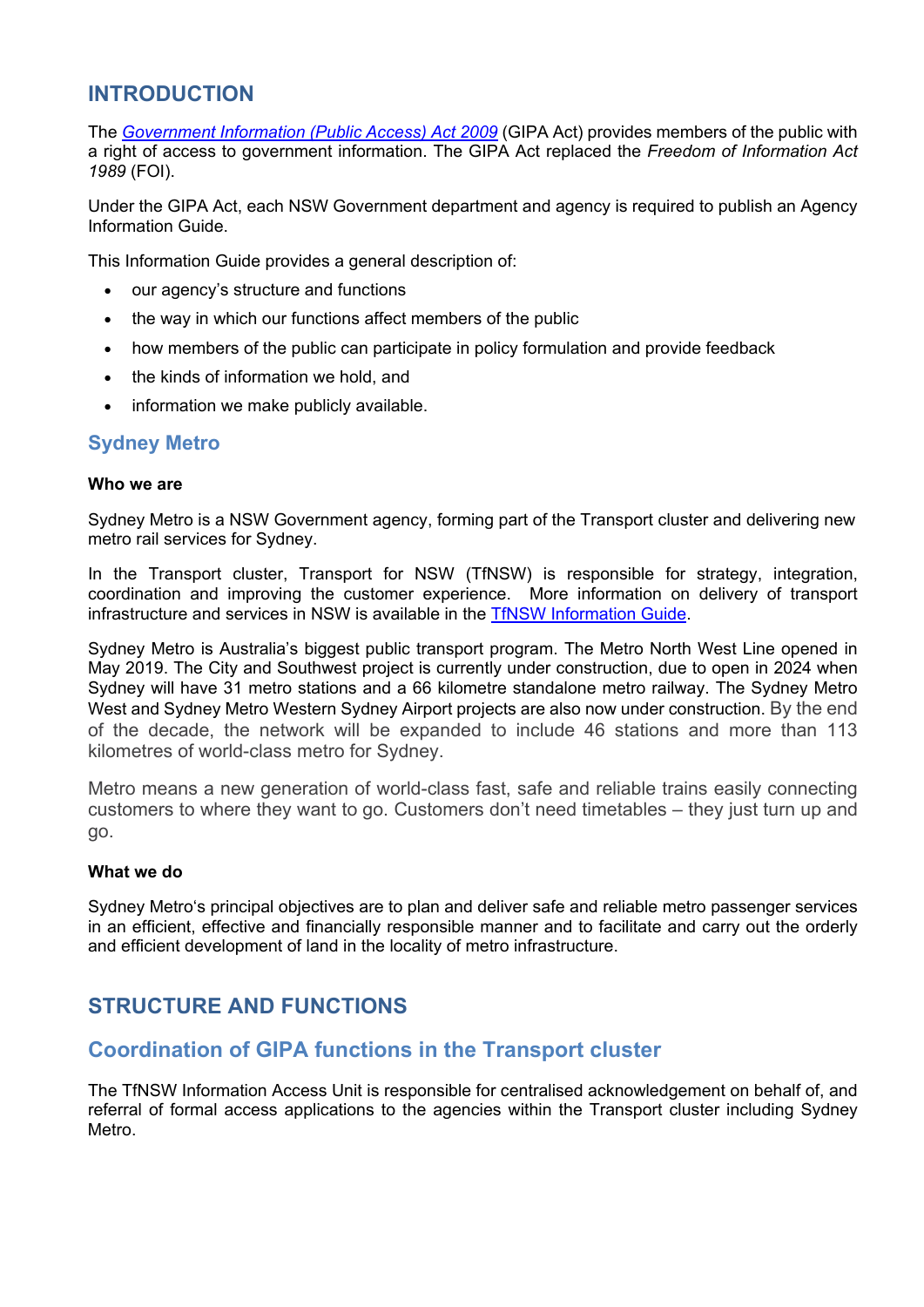TfNSW also provides resources to support Sydney Metro to process and make decisions on applications received. Sydney Metro remains responsible for making decisions regarding the release of its information under the GIPA Act.

The [TfNSW Information Guide](https://www.transport.nsw.gov.au/about-us/access-to-information/information-guide) provides more detail on access to information in the Transport cluster.

# **Organisational Structure**

Four divisions make up the organisational structure of Sydney Metro.

### **Office of the Chief Executive:**

The Office of the Chief Executive is responsible for supporting the Chief Executive in the delivery of Sydney Metro's projects and the operation of Sydney Metro. This division provides executive focus on corporate strategy, supports the Board and organisation with effective governance, legal services and advice, and improves commercial outcomes across the business by optimising revenue and expenditure.

### **Projects – Metro North West Line operations, City & Southwest Project Delivery, West Project Delivery and Western Sydney Airport Line Project Delivery:**

The Projects Division will safely deliver all rail and precinct infrastructure outcomes to quality, budget, and schedule, from pre-construction through to commencement of services.

This division is responsible for building and maintaining Sydney Metro's engineering, design and delivery capability across integrated project teams and is the centre of excellence for health and safety.

#### **Operations, Customer & Place-making:**

Operations, Customer and Place-making will manage metro operations to deliver integrated, reliable, customer-focused and efficient services, for the current and future metro network, precincts and corridors. This division is focused on developing an integrated metro network with connected and thriving precincts, achieving urban amenity, commercial viability and supporting corridor growth.

#### **Corporate Services:**

Corporate Services will optimise Sydney Metro's culture, external engagement, financial and corporate capabilities through enterprise-wide corporate support services, initiatives, and technologies that drive improved performance, relationships and reputation.

# **THE WAY IN WHICH OUR FUNCTIONS AFFECT MEMBERS OF THE PUBLIC**

Sydney Metro is identified as a key part of the NSW Government's infrastructure program.

Sydney Metro plays an important part in supporting both economic and social outcomes for the State, which will define urban amenity across Greater Sydney for generations to come.

Our role is to plan, build, operate and optimise the Metro customer journey. Sydney Metro is an operating agency within the Greater Sydney Division of Transport Cluster, contributing to an integrated public transport network serving a range of customers and communities.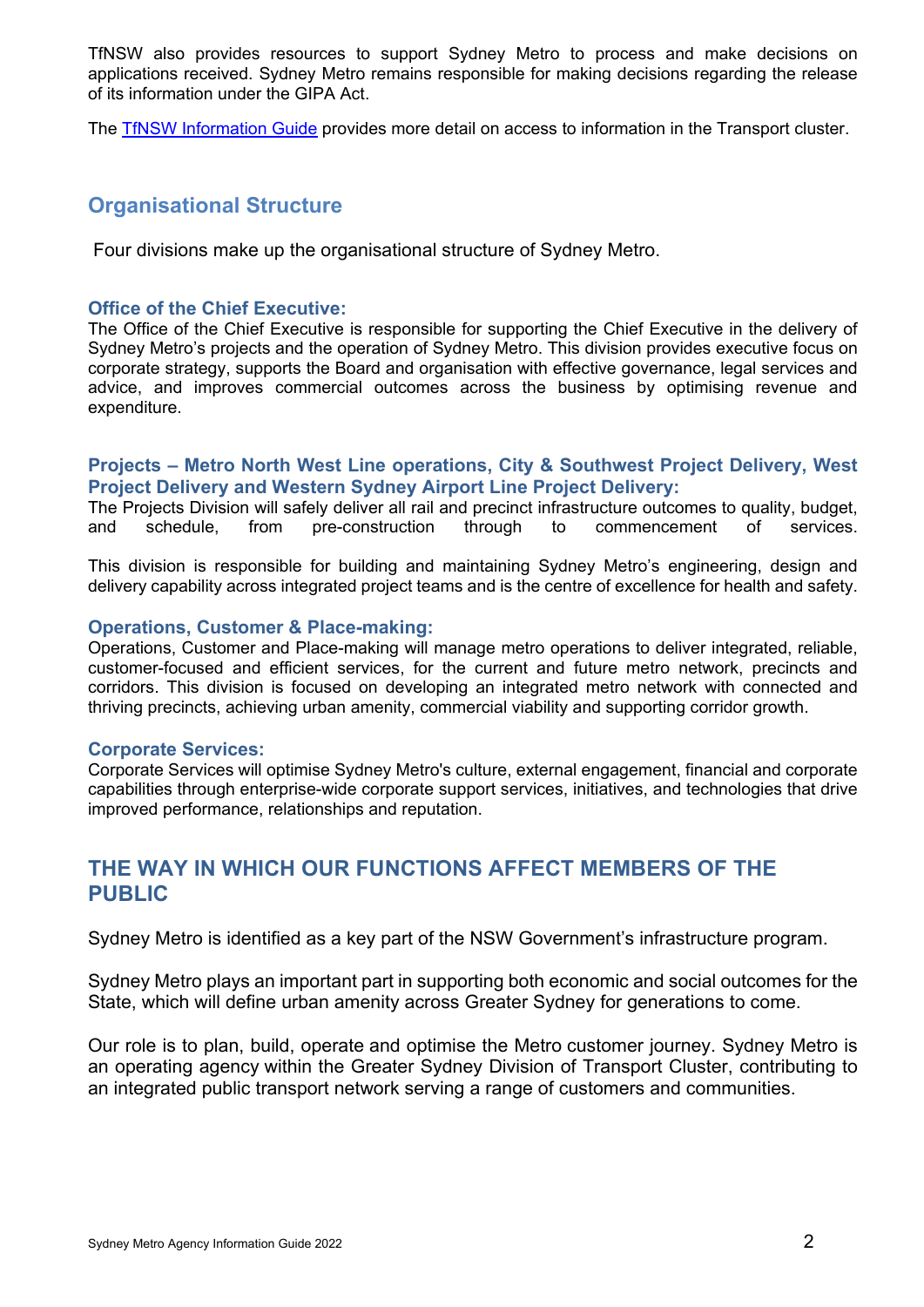Sydney Metro provides a range of high value benefits to the Greater Sydney area and NSW including:

- Transport benefits providing a step change in the capacity and customer experience of the Sydney public transport network.
- Placemaking and city-building benefits supporting the most urbanised area in Australia through increasing connectivity, which in turn increases economic productivity and land use efficiency.

Sydney Metro's vision is built on six *Future Transport 2056* outcomes:

- Customer focused Every customer experience will be seamless, interactive, and personalised by technology and big data
- Successful places The liveability, amenity and economic success of communities and places are enhanced by transport
- A strong economy The transport system powers NSW's future \$1.3 trillion economy, and enables economic activity across the State
- Safety and performance Every customer enjoys safe travel across a high performing, efficient network
- Accessible services Transport enables everyone to get the most out of life, wherever they live and whatever their age, ability or personal circumstances
- Sustainable The transport system is economically and environmentally sustainable, affordable for customers, and supports emissions reductions

# **PUBLIC PARTICIPATION AND FEEDBACK**

Engagement with our stakeholders is critical for Sydney Metro, especially in designing and delivering infrastructure and services which meet multi-disciplinary Government outcomes.

Successful engagement is essential in genuinely delivering with the customer at the centre, and in activating precincts and places that are attractive hubs within their local communities.

Sydney Metro has been consulting with communities since 2011, undertaking early consultation along the project corridors. Communities are provided with information about the proposals and given the opportunity to provide feedback.

Consultation with communities includes:

- Distributing project updates
- Visiting properties affected by acquisition or located next to stations
- Hosting community information displays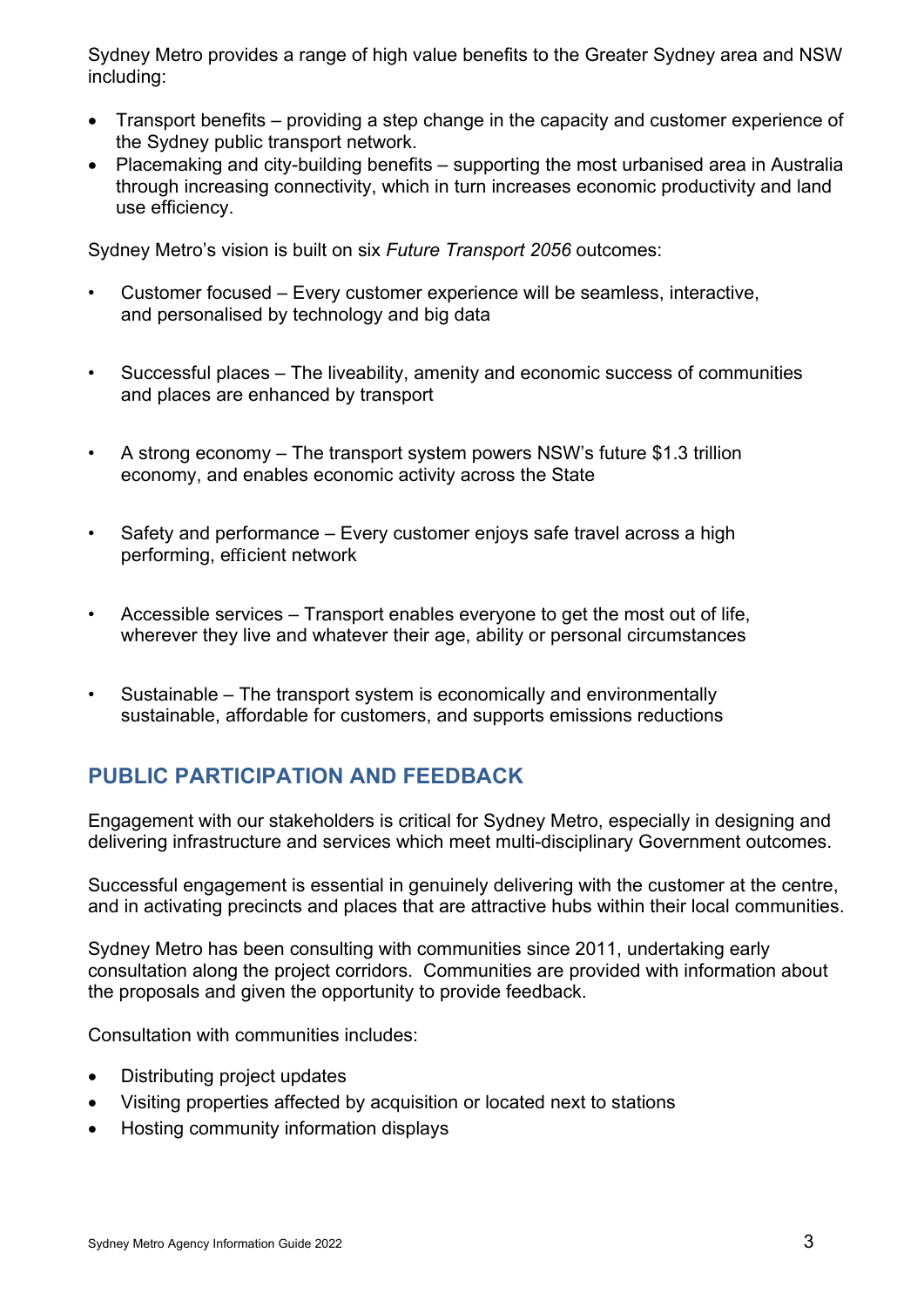- Hosting information displays at relevant festivals ie; Sydney Royal Easter Show
- Handing out information flyers and talking to customers at stations
- Informing station design using customer focus groups
- Seeking feedback on alternative transport arrangements during construction periods via online surveys
- Hosting planning focus meetings with local councils and government agencies
- Meeting with community groups, relevant government agencies and key stakeholders.

Sydney Metro will continue to work closely with the community and key stakeholders to understand any issues of concern.

Environmental Impact Statements are also displayed at public exhibitions, allowing community and stakeholders to have their say.

Sydney Metro has 'Get in touch' numbers and email addresses available and also has [Facebook](https://www.facebook.com/SydneyMetro/) and [Twitter](https://twitter.com/sydneymetro?lang=en) accounts to deliver messages and milestones.

# **TYPE OF INFORMATION HELD**

Sydney Metro keeps records associated with its functions.

Sydney Metro also routinely collects information from its customers for administrative, planning and reporting purposes.

Sydney Metro is required to comply with the *Privacy and Personal Information Protection Act 1998* (NSW) (PPIP Act) and the *Health Records and Information Privacy Act 2002* (NSW) (HRIP Act) when dealing with the personal and health information of its customers, employees and partners. More information about how [Sydney Metro](https://www.sydneymetro.info/privacy-policy) handles personal information is available in the Sydney Metro [Privacy Management Plan.](https://www.sydneymetro.info/privacy-policy)

### **Information made publicly available**

The following categories of information provide a sample of what is made publicly available on the [Sydney Metro](https://www.sydneymetro.info/) website:

Information about the Sydney Metro projects including overview, rail line and station construction updates, education about the projects with links to resources and information about how to get in touch with Sydney Metro or make a complaint.

The Sydney Metro website has a [document library s](https://www.sydneymetro.info/documents)ection, where the public can search for documents available on the website, including the corporate plan, media releases and reports about various aspects of the Sydney Metro projects.

### **Open access Information**

Open access information is a category of information explained further below under '*Information we must disclose'*. Sydney Metro's open access information includes:

- The Sydney Metro Information Guide (this publication);
- [Sydney Metro Annual Reports](https://www.sydneymetro.info/documents) as published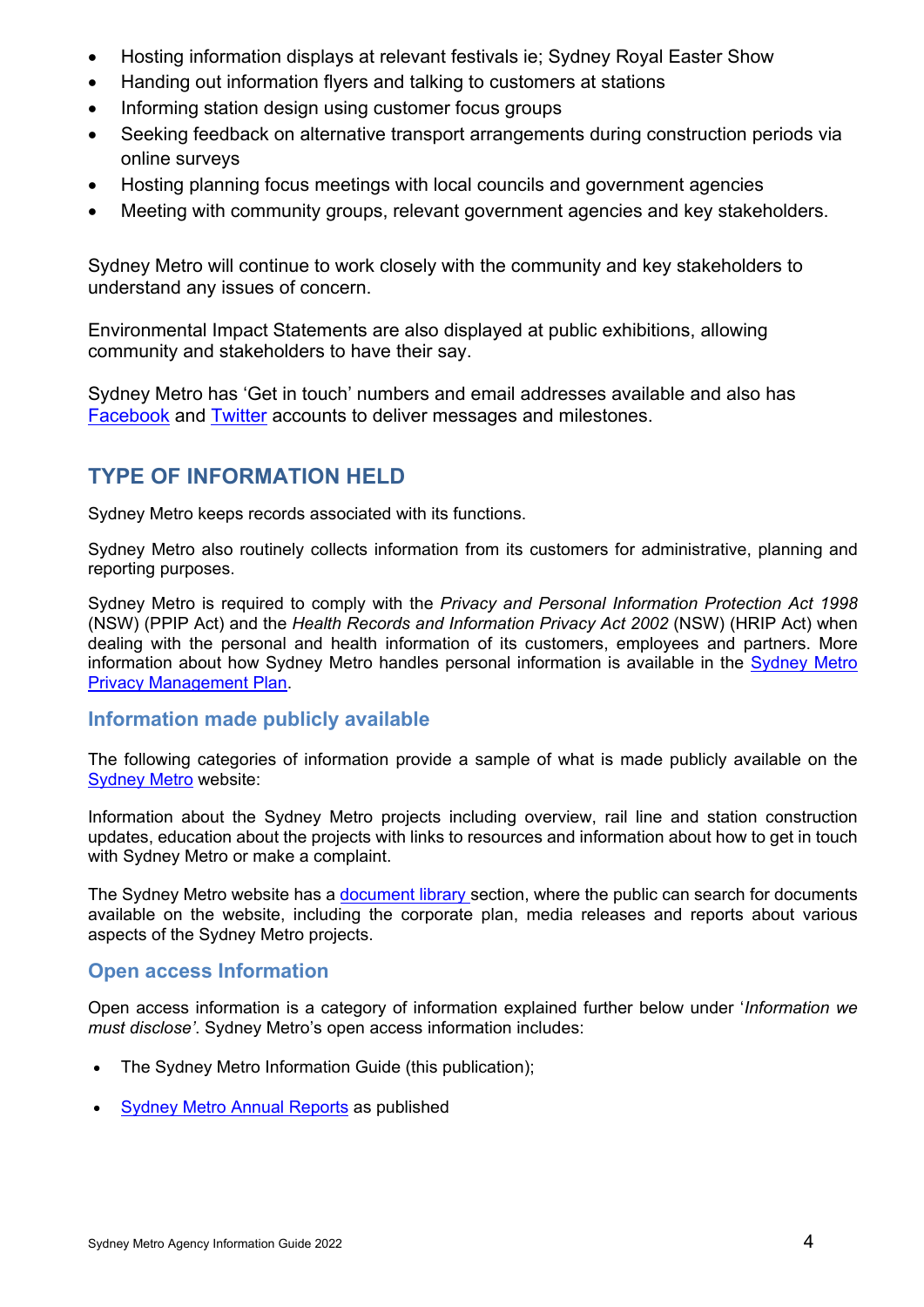- Information about Sydney Metro in documents [tabled in Parliament,](https://www.sydneymetro.info/documents) other than documents tabled by order of either House of Parliament.
- [Sydney Metro policy documents](https://www.sydneymetro.info/documents)
- [The Sydney Metro disclosure log of access applications](https://www.sydneymetro.info/access-information)
- [Register of Sydney Metro government contracts](https://www.transport.nsw.gov.au/industry/contracts-awarded#Sydney_Metro) (as required for publication by Division 5 of the GIPA Act)
- The Sydney Metro record of the open access information (if any) that the agency does not make publicly available on the basis of an overriding public interest against disclosure
- Covid 19 [Travel advice and information](https://transportnsw.info/covid-19)

For further information, please contact the Information Access Unit by phone on 02 9549 9904 or by email to [information@transport.nsw.gov.au.](mailto:information@transport.nsw.gov.au)

# **Open Data Policy**

The Transport cluster open data practice is aligned to the [NSW Government Open Data Policy](htthttps://data.nsw.gov.au/nsw-government-open-data-policy) and seeks to make appropriate government data available to industry and the community. Open data supports the open government principles of transparency, participation, collaboration and innovation. It augments the proactive release of information required under the GIPA Act.

TfNSW is committed to embedding open data principles at all levels of the cluster, as this can lead to faster, smarter, more responsive service delivery. It promotes the development of new businesses and industries that can make use of government data, facilitates data sharing between government agencies and enhances our own awareness, understanding and use of information.

Open Data principles are embedded across the Transport cluster by:

- Engaging with industry and the community to understand their needs for transport data
- Prioritising for release any high-value datasets, especially those identified through industry and community engagement
- Releasing data under open licence wherever possible
- Protecting data where required on the grounds of privacy, security, confidentiality legal privilege or public interest

The [Transport Open Data Policy](https://www.transport.nsw.gov.au/about-us/access-to-information/policy-documents) applies to Sydney Metro, and is represented within a wide range of transport data available via the [TfNSW Open Data Hub,](https://opendata.transport.nsw.gov.au/) which includes public transport and roads real-time data, statistical data and timetable data.

# **HOW TO ACCESS INFORMATION WE HOLD**

The GIPA Act provides members of the public with a right to access government information.

There are four ways that members of the public can access government information held by Sydney Metro under the GIPA Act.

• Mandatory proactive release (Open Access Information)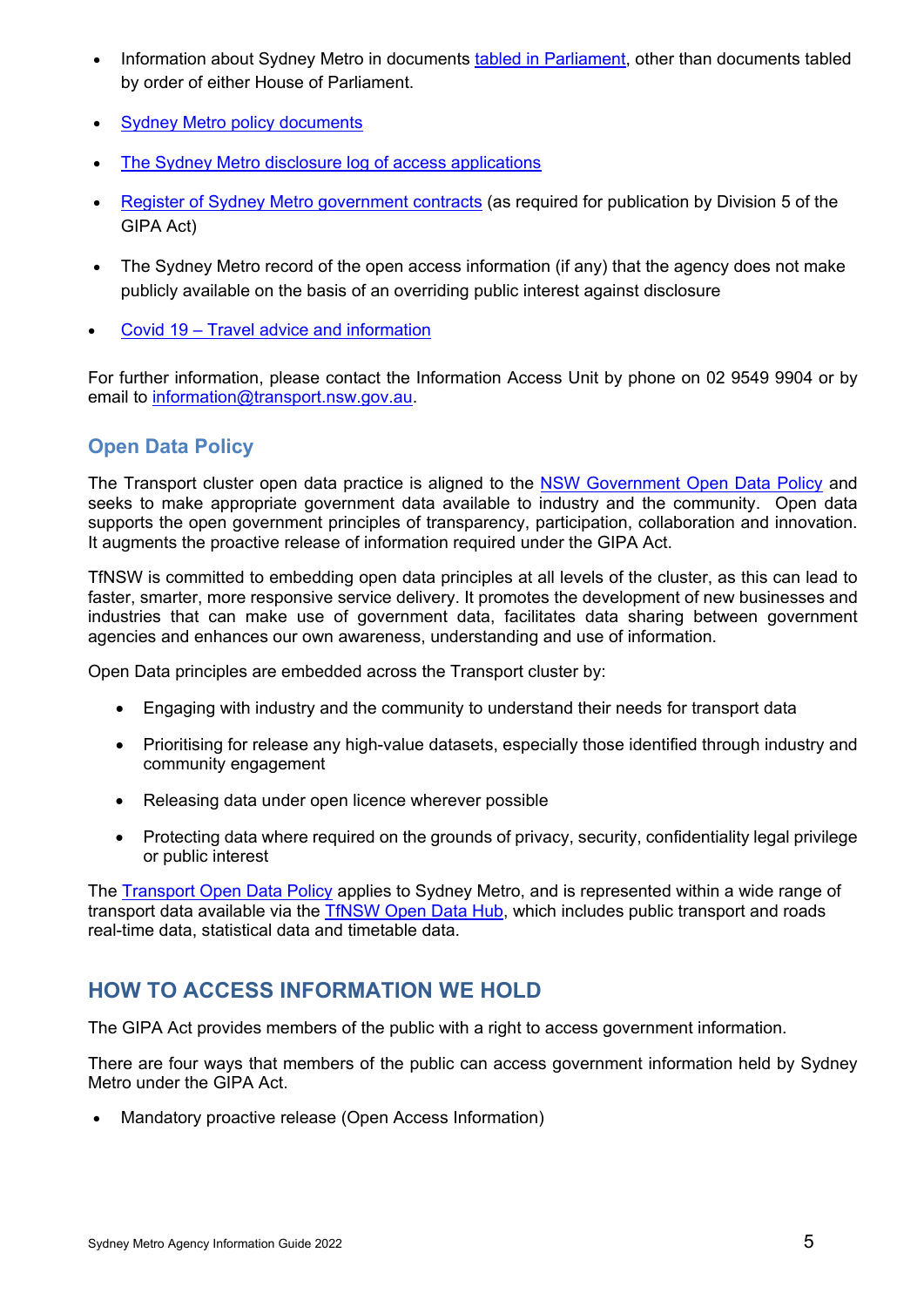- Authorised proactive release
- Informal release
- Access applications.

### **Information We Must Disclose**

Information classified as Open Access Information must be made publicly available, unless it is not in the public interest to do so.

Sydney Metro makes Open Access Information publicly available on its website free of charge, including this publication (agency information guide), information about Sydney Metro tabled in Parliament (such as the Sydney Metro Annual Reports), policy documents, the Sydney Metro register of government contracts and the agency disclosure log of access applications.

### **Information Proactively Released**

Sydney Metro is required to have a program for the proactive release of government information.

Proactive disclosure is the manner in which Sydney Metro considers making information publicly available where appropriate. The proactive disclosure of information helps provide the public with greater access to government held information.

Sydney Metro is a member of the Transport Cluster Proactive Disclosure Committee that meets regularly to consider and recommend information suitable for proactive disclosure. The Committee is chaired on a rotating basis by a senior Transport cluster executive in order to convey to staff the importance of proactive disclosure as part of day to day business.

Information proactively disclosed by Sydney Metro is made [available on this website.](https://www.sydneymetro.info/documents)

If information sought is not available on the Sydney Metro website, members of the public can suggest that information be proactively disclosed (if held).

Please forward any suggestions to the Information Access Unit by email to [information@transport.nsw.gov.au](mailto:information@transport.nsw.gov.au)

### **Informal requests for Information**

Members of the public can request information from Sydney Metro on any topic of interest. If the information is clearly in the public interest to disclose, it will be supplied free of charge.

Sydney Metro may attach conditions to the informal disclosure of information. For example, we may provide access on a view-only basis where the requested information is sensitive and should remain confidential, but is relevant to the person making the request.

Under the GIPA Act, a right of review only applies for formal applications.

If you would like to make an informal request for information, please contact the Information Access Unit on (02) 9549 9904 or by email to [information@transport.nsw.gov.au.](mailto:information@transport.nsw.gov.au)

## **Formal access applications**

In some cases, requests for information held by Sydney Metro will need to be made through the formal access application process.

To make a formal application for information held by Sydney Metro, an access application must:

• be in writing and addressed to the agency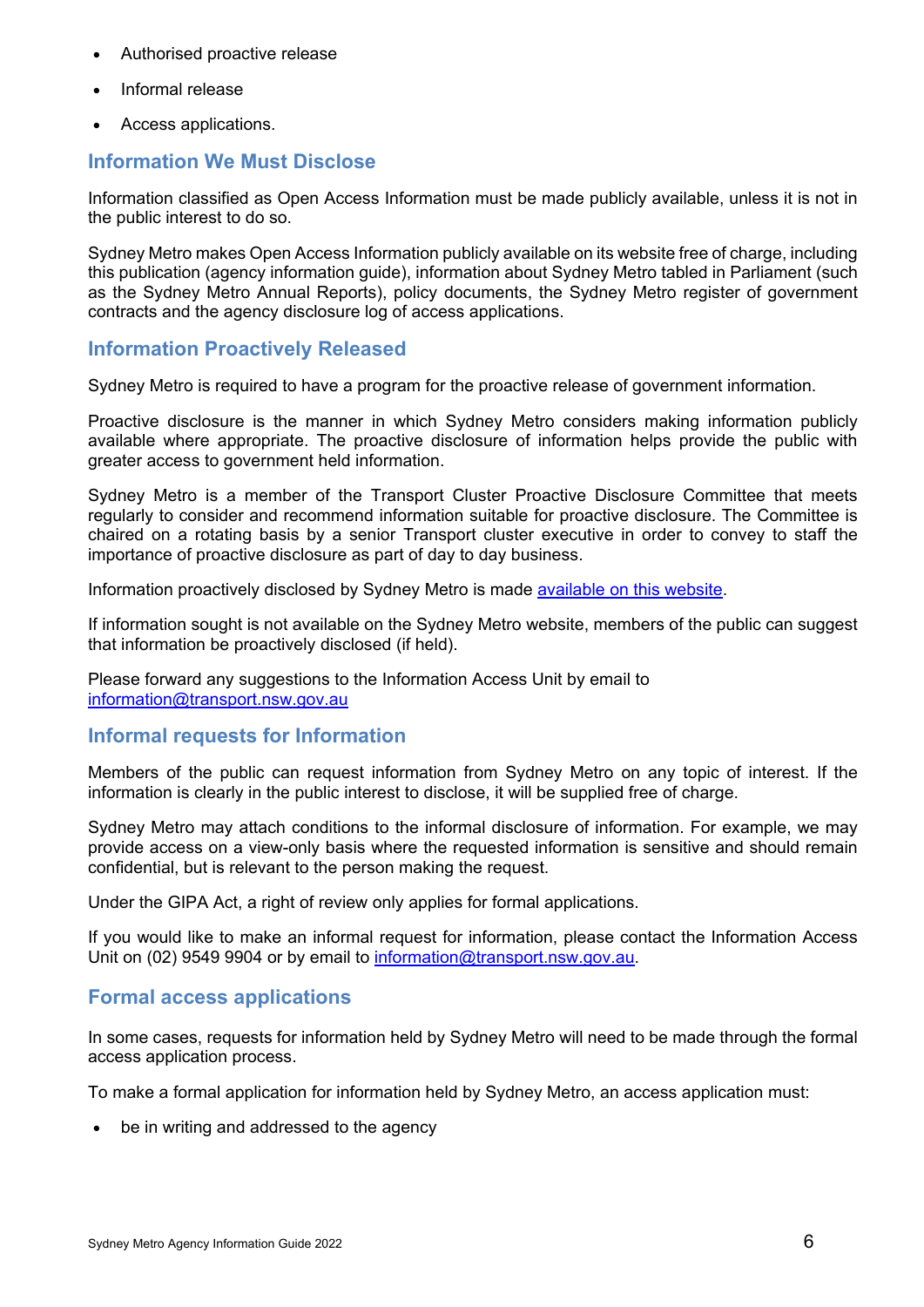- clearly indicate that it is a formal access application made under the GIPA Act
- provide a payment of \$30 (by cheque or credit card)
- provide a postal address for correspondence in connection with an application
- include such information as is reasonably necessary to enable the government information applied for to be identified

If your application does not meet the above requirements, it will be invalid and the application will not be processed. However, in order to help you make a valid application, we will contact you to provide advice and assistance.

You may make an [online application](https://www.transport.nsw.gov.au/about-us/access-to-information/access-application) for information.

### *OR*

You may send your application by post with a payment by cheque or money order to:

Information Access Unit

Transport for NSW

PO Box K659

Haymarket NSW 1240

If you would like to make an access application, please see [How to apply and FAQs](https://www.transport.nsw.gov.au/about-us/access-to-information#How_to_apply_and_FAQs) on our website.

## **Formal access application fees and charges**

Apart from the \$30 application fee, the GIPA Act allows Sydney Metro to impose a charge of \$30 per hour in order to process an application. The application fee counts towards the first hour of processing.

In processing a formal access application, Sydney Metro is required to ensure that it is dealt with efficiently and provides access to information requested at the lowest reasonable cost.

A 50% discount in processing charges will apply if an applicant demonstrates they fall within any of the following categories:

- A member of the public suffering financial hardship
- The information applied for is of special benefit to the public
- The holder of a current Pensioner Concession Card
- Full-time students
- Non-profit organisations

Please note that the 50% discount applies only to processing charges and not to the \$30 application fee.

If applying for your own personal information, Sydney Metro cannot charge for the first 20 hours of processing.

For further information about fees and charges, please see the [Fees and Charges](https://www.transport.nsw.gov.au/about-us/access-to-information#Fees_and_charges) section on our website, or contact the Information Access Unit on (02) 9549 9904 or by email to [information@transport.nsw.gov.au.](mailto:information@transport.nsw.gov.au)

Requests for personal information can also be made under the Privacy and Personal Information Protection Act 1998.